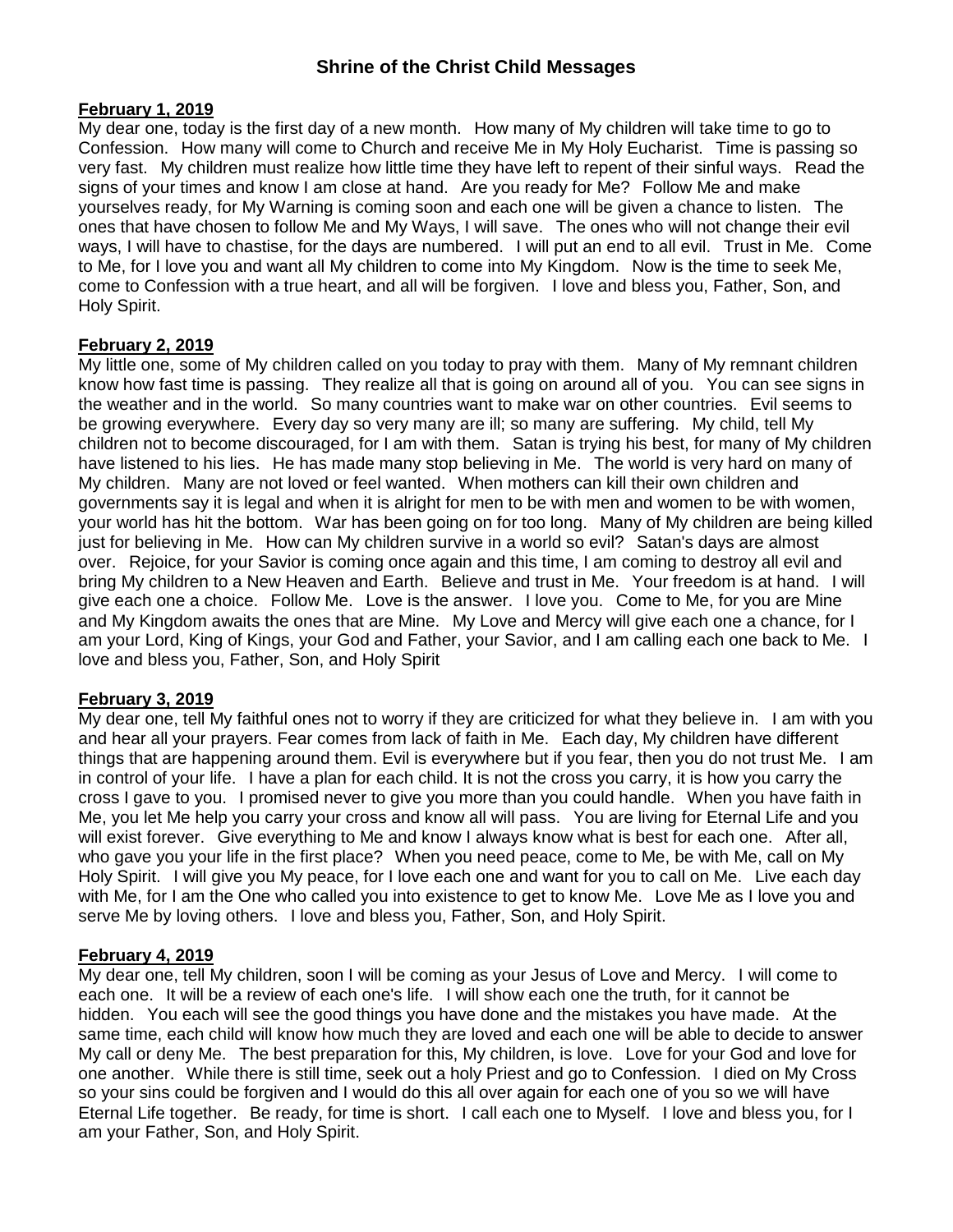### **February 5, 2019**

My little one, over a hundred years ago, your Holy Mother came to Fatima to tell Her children to pray and turn back to your God and Father and believe in your holy Catholic Faith. She said, by praying your Rosary, Russia could be converted and we could have peace. Many of My children now think this message does not matter, that it was too long ago and not in their lifetime. She came to tell Her children what would come to be if people would not change. She warned Her children about global disaster. To prove to Her children this was real, God let 70,000 people witness a miracle. She gave three secrets to the children, Lucy, Francisco, and Jacinta. She showed the children hell, where poor sinners would go. She asked Her children to have devotion to Her Immaculate Heart and stop offending God. She said it was urgent to pray your Rosary and for First Saturday devotion. When will My children listen? You are now living the third secret. You can see what is going on in your Holy Church. You can see the world and how many countries have nuclear weapons. My little ones, who will still listen, pray and have devotion to My Mother's Immaculate Heart and My Sacred Heart, for that is where My children are loved and protected. Above all, pray for the salvation of souls and world peace. Remember, My Remnant, it is never too late to have recourse to Jesus and Mary. Continue to pray and receive graces from Heaven. Keep your Faith alive, for I am always with you and I bless you, in the name of your Father, Son, and Holy Spirit.

### **Please Note: The message below, and all of the Christ Child's Messages, are for everyone all over the World.**

### **February 6, 2019**

My dear ones, today, I come to you as your Christ Child. Many years ago, I asked Father Jerome to bring Me here in this Statue of Myself as your Christ Child. You understand the world you are now living in is full of evil. My children have been living in a world where some children are not loved and cherished as they should be. Your laws have permitted abortion and as you can see all around you, many believe it is fine to destroy My Creation. My children are all special and each one is precious. I have each one that was killed, with Me, and each one will meet their mother when I return. The prayers you just said are very special to Me. You just asked Me to bring My Treasures of Mercy to a world so far from My Ways. This will happen soon. I am coming as your Jesus of Love and Mercy. The reason I wanted to come here as your Child Jesus is because children have always been loved and protected here. During a major war, I asked My Priest-Son to have My Hands fixed and have the children pray to Me. As the children did, they were protected from evil and were sent everything that they needed to come through the evil times in which they lived. You all realize the times you are now living in. You all have children and grandchildren and loved ones. They must come through the times to come. I am here when you gather each time to pray to Me. I will protect you and make sure you will have all you will need, for each one of you are My children and I am here as the Christ Child and also your God and Father and Savior. I called you to be together. You are all blessed with My Holy Spirit and you will come through the tribulation with love for Me and love for one another and all My children will be loved and protected with My holy Angels and Saints. Your holy Mother is the one who called each of you and you answered Her call. Continue on, My children, with your love, faith, and know each and every prayer is heard. You are all blessed and given the gifts of My Holy Spirit to come through these times together. I love and bless you, for I am your Father, Son, and Holy Spirit. [When we were singing the Divine Mercy Chaplet] (name withheld) saw, in a vision, Jesus, hanging on the Cross and tears coming down His cheeks. "Tell My children, when I hung on My Cross, I could see you and hear you as you prayed for My Divine Mercy today. It brought Me joy and relief and I cried tears over your love for Me."

#### **February 7, 2019**

My Dear One, yesterday you had a beautiful day. Your prayer group met to pray together and I blessed all of you. You love being together and praying together and your prayers were all heard. You could feel the love and peace you all shared. It is so good to join together in prayer. The days seem to be going faster and faster. Your world is so busy. You have such a fast pace of life now. Imagine life without cell phones, T.V., computers or electricity. Each day, you hear the news but do you really know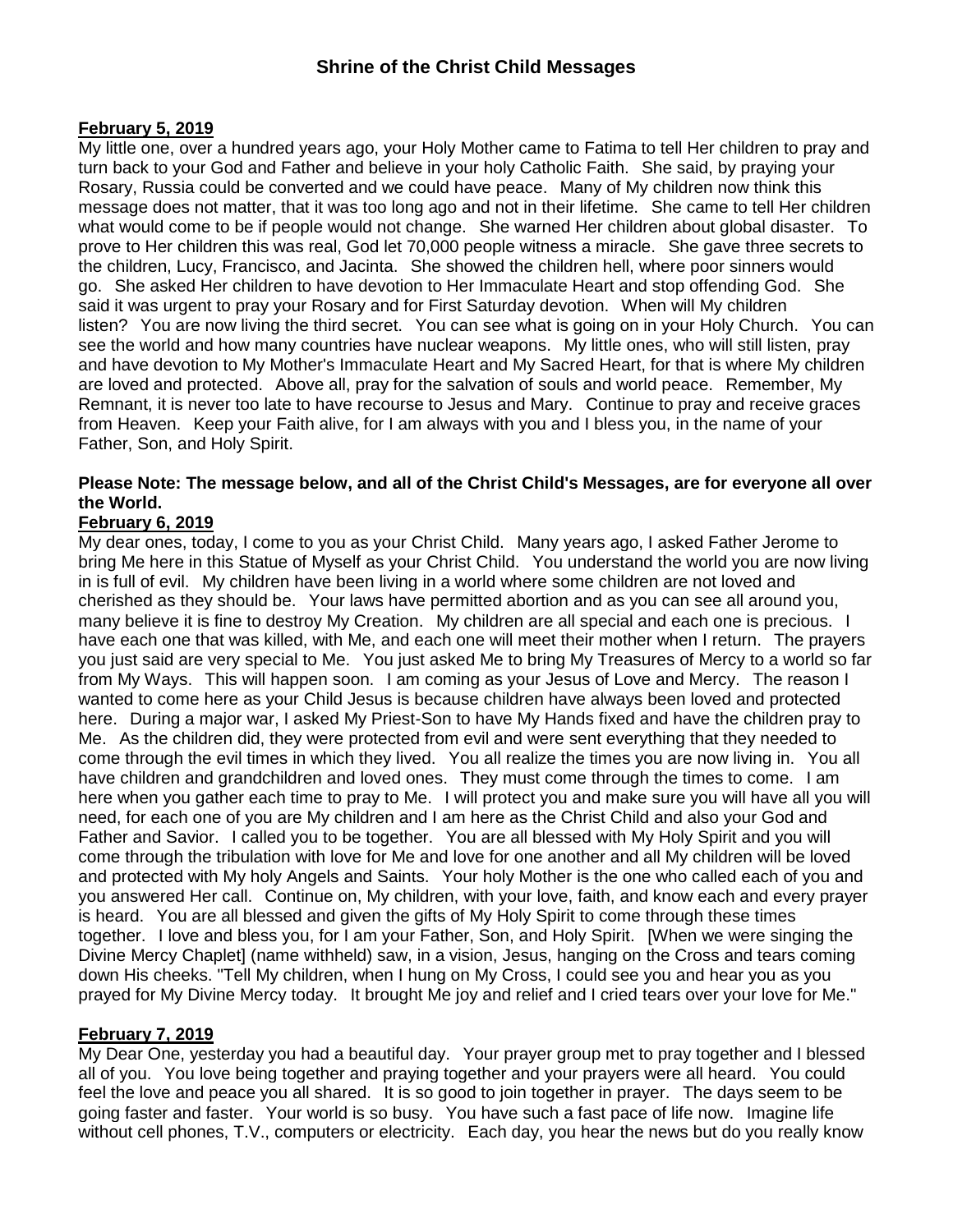what is going on around you? Each day, My children have so much to do. You have to work and most men and women work because everything is so expensive now. It is hard to have a family and afford all that you need unless two people are working. Your children have school and so many outside activities after school. Everyone is on the go all the time. On weekends, there are so many sports and shopping and movies and this and that. It seems each day becomes busier and busier; no time just to stop and pray or time for each other. Everyone seems to be going here or there. I understand how hard life seems to be now. Never before have children needed so many things as they do now. Families used to gather together to pray but now, most children are so busy with I-phones and computers and playing games. They are all just too busy. Years ago, My children felt a large family was a gift from God and they taught their children to pray and brought them to church. Now, everything else seems to be more important. Children need things they never had before. Family seems to be falling apart. Satan has made many believe that everything else is more important than faith or time to go with their children to church. Your world is showing your children material things are all that matters. It seems people work so hard to have things but once they have it, they just want something else. It is so hard to go on for some, and others seem to have so much more than they need. Evil is growing everywhere and everyone is trying to keep up with everyone else. I must come soon with My Love and Mercy and show My children what is really important. I must show a world that is too busy for Me and My laws what is really important. When I created the world, it was beautiful and full of God's Creation. When I created My children, I did so that they would know Me, love Me, and serve Me and obey My Ways. I must start all over again with a New Heaven and Earth, full of love, joy, and peace. Pray that children come back to your God and Father, for I still love you and bless you, in the name of your Father, Son, and Holy Spirit.

#### **February 8, 2019**

My dear ones, please pray for My children who do not know Me or believe in Me. Your Faith is a great blessing, for it gives you hope that you know Me and believe in Me. The times you live in are not easy. There are so many of My children that do not know Me. They live for today only. They do not believe in life after death. They are in need of My Mercy. You that keep your Faith and know Me, live for Eternal Life. You come to Me and believe in your faith. You receive Me in Holy Communion and know it is My gift to you, My Body and Blood. You know I rose from the dead and I will come again. This gives you peace and each day, you are able to go on because your faith is that God exists and you believe that I am real. You can pray and I hear you. You know you have a Father who loves you. You can come to Confession and by My death on My Holy Cross, your sins can be forgiven. Pray for the ones who do not believe. Help My lost ones by your example. I love and bless you, for I am your God and Father, and you have the gift of My Holy Spirit.

#### **February 9, 2019**

Little one, time is passing very fast and before you know it, it will be Lent once more. I am asking My children to take this time to come be with Me and to understand how much I love you. Come sit with Me to do the Stations of the Cross with Me. Look deep within yourselves and look at your souls. Do prayers of reparation and understand why I gave you Myself in My Holy Eucharist. I am calling all of you to come to Me. Take time in these forty days to give yourselves to Me. I gave Myself to you to die for each one so all your sins could be forgiven so you could have Eternal Life. Meditate on My Passion. Pray your Sorrowful Mysteries on your Holy Rosary. On Good Friday, start your novena to Divine Mercy. When Easter Sunday comes, rise with Me and continue your Divine Mercy novena. Make yourselves ready for My Love and Mercy. I love and bless each one, in the name of your Father, Son, and Holy Spirit.

#### **February 11, 2019**

Little one, many years ago I sent a servant of Mine to tell you that a chastisement would descend upon your country. When you see how your country is now split between good and evil and everything that is going on, you realize how soon everything I have prepared you for will happen. Your country is so divided, it shall fall. You have already seen how satan has divided families. You were so upset over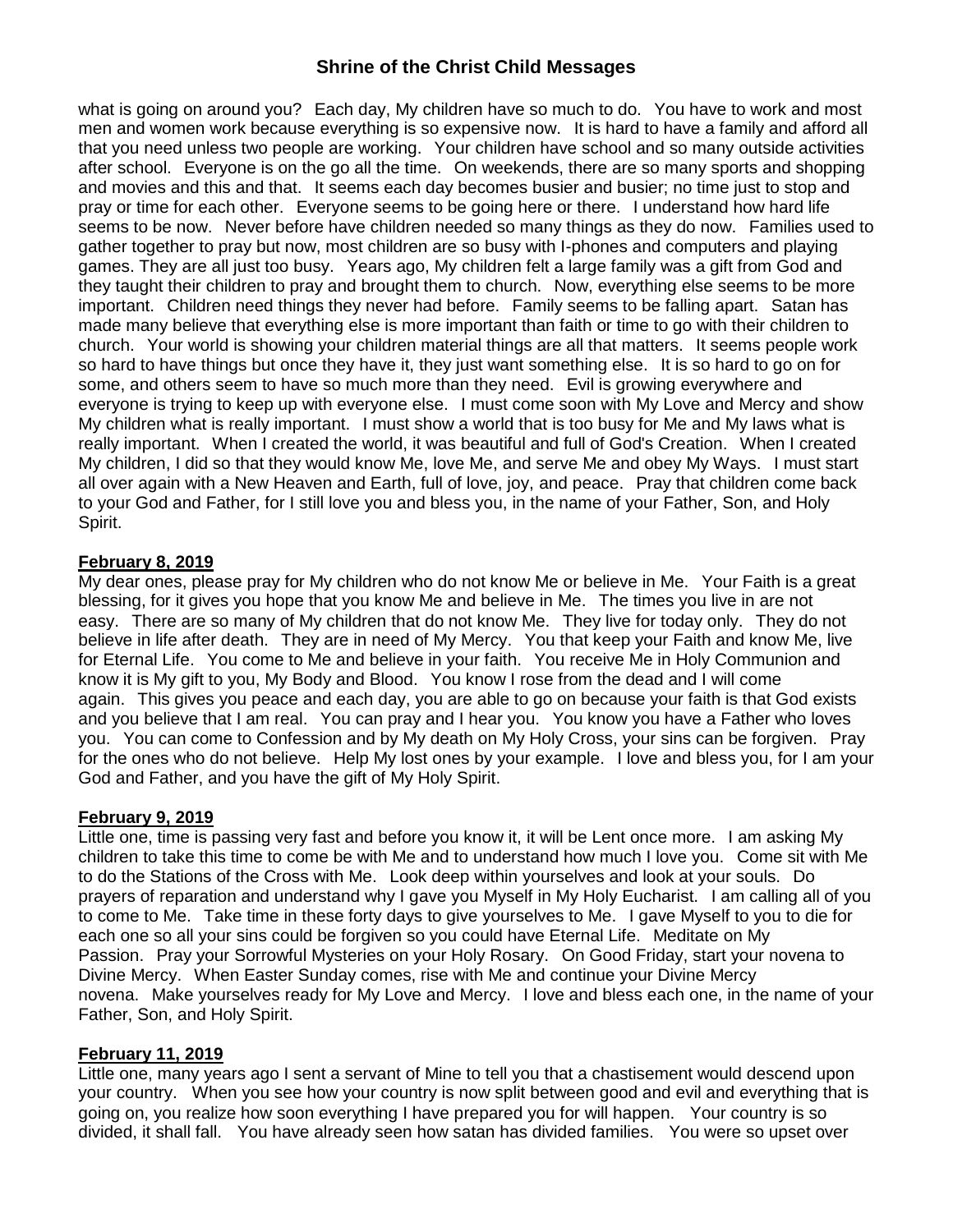New York and Virginia, saying a baby could be killed after birth, it made you cry to think how evil that is. You turned on a cooking show today and a man said he wanted to introduce his wife and it was another man. You told Me, "Sin is everywhere, Jesus". My child, you are right but do not give up your faith because I tell you, satan's free reign will end. Tell My children to strive for holiness; from this, they will have the strength for the days to come. You have seen many signs of the times you are now living in. I told you of the fires, floods, and earthquakes. You see the weather. Just last week, it was so cold and then it was warm. Much more is to come, My child, for My hand will fall. But, do not fear for all is possible with your God and even though the time of great disasters will be upon you, My Divine Mercy shall come and all My children shall have a choice between good and evil. The ones that come to Me will have Eternal Life. Remember Eternal Life is the only lasting life. I love and bless you, for I am your Father, Son, and Holy Spirit.

#### **February 13, 2019**

I am very pleased for all that has been done here. Continue to prepare and do what I place within your heart. All has been done out of love for Me. My faithful remnant is closer than a family. You are a family united in love to do My Holy Will and you shall not be divided. Each one has a strong faith and trusts in Me. I united you together to come through the chastisement without fear and to help My children I send to you. My child, tonight you spoke with a very holy Priest-Son of Mine. He told you what was in his heart and on his mind to do. Please tell My dear son, I placed this in his heart and mind. It is My Holy and Divine Will. He is bringing so many of My children back to Me. My Holy Spirit works through him. This will bless and heal all the ones I send to him. Pray for him and all My holy Priests each day. It is a very trying time for the ones I have called to be Priests, to keep My Laws and Truths alive, when all the evil one does is try to destroy My faithful ones. I love and bless you, for I am your Father, Son, and Holy Spirit

### **February 14, 2019**

My dear one, many times I have told you I am with you. I want you and all My children to realize when I tell you, I am with you, it means I am not just looking down from Heaven over you. No, it means I see you every moment of each and every day. I walk with you and I experience what you experience. When you experience sorrow, I feel and know your sorrow. When you are ill, I feel what you do. When you really rely on My Presence with you at all times, you will ask Me what My Will is for you and My Spirit will speak to you and you will hear the words within your heart and soul. I know your sins before you commit them. If you ask for forgiveness and go to Confession, all is forgiven. I will never leave you. It is you who leaves Me. If you find your life too hard, it is because you do not let Me in and believe I am with you. You cannot accomplish anything without Me. You need Me and I am here for you. Just say, "Jesus, help me", and rely on Me. You will not regret living your life with Me. I love and bless you, for I am your Father, Son, and Holy Spirit.

#### **February 15, 2019**

My dear one, many of My children spend their time in fear and worry about their future. Instead, spend your time and imagine Eternity with Me. Life on earth is very short and a testing time. Why worry about your future? I will be there. Come to Me and spend time meditating on My Passion. You will allow Me to reveal Myself to you and we will become closer and you will realize how much I love you. Do not be afraid and fear nothing, just come to Me often. Discuss everything with Me, and you and I will become as one. Come to Me every day in prayer and let Me lead you on your journey of life. Learn to trust Me with everything, for I understand and know everything about you. I am your Savior and I love you. I died for each one of you. Come to Me and let Me lead you to Everlasting Life. I love and bless you, Father, Son, and Holy Spirit.

#### **February 16, 2019**

My dear one, tell My children I know the cross that each one carries and it is hard to suffer, but when you pick up your cross and suffer what is asked and remain in trust, that is persevering. Continue to pray, for you have a gift and that is your faith and one day, you will put down your cross and I will take all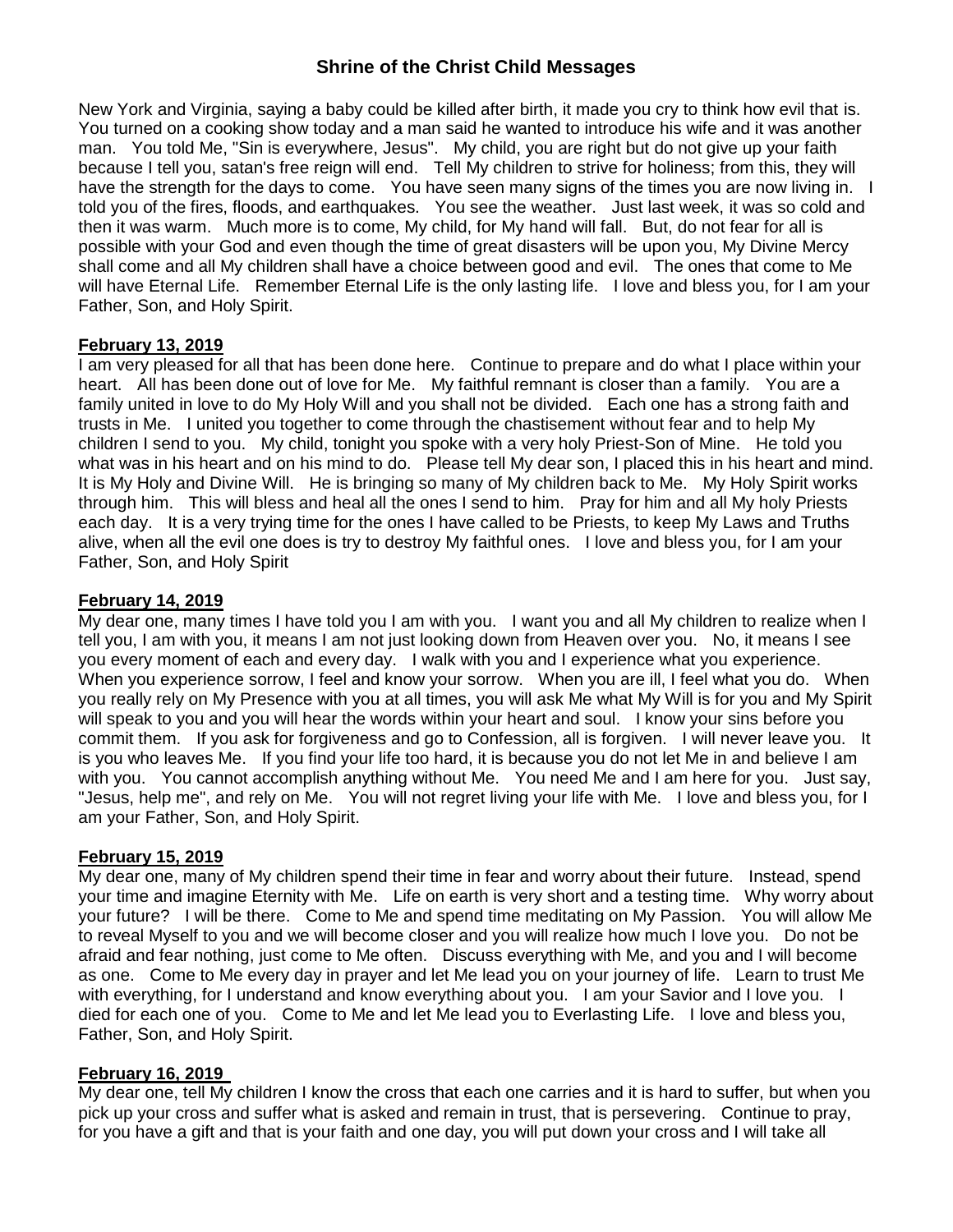suffering away forever. My true servants carry very heavy burdens but My Will is being accomplished and soon, I will come as your Jesus of Love and Mercy and you will understand your sufferings and the path you have walked. You will feel and know My Love for you and the graces you have received for keeping your faith and trust in Me, even with the cross you have carried. I love all My children and want each one to come to Me. Heaven is real. Let Me help you to prepare. Serve Me with your love and obedience. You are living in dark and sinful times but all of Heaven wants to help you. Call on My Saints and your loved ones that are here with Me. They can help you so much more now than when they were on earth. You are Mine and I am with you to help you carry your cross. I love and bless you, Father, Son, and Holy Spirit.

### **February 17, 2019**

My Dear One, I have been telling My children to live in My Presence and know I am with them. After everyone spends time with Me, this becomes a reality to them. I wish for each one to show others that you really believe I am with you at all times. You will act as you know I am present, you will pray more, and when you speak, you will speak as you know I am listening. You will see Me in others, you will only speak good things about others and not worry about their faults, and only see your own. You will follow Me and love others and have compassion and mercy for them, as I have. For every act of kindness for others, you will receive kindness from Me. You will grow in holiness and you will see goodness in others. And, then others will see My peaceful children living in My Presence and being Me to others. I love and bless you, for I am your Father, Son, and Holy Spirit.

#### **February 18, 2019**

My Little One, tell My children to live what they believe. My faithful children have believed in the coming chastisement for many years now. You can see all the signs I have been sending you. Ordinary life doesn't matter anymore. It is time now to pray, repent, forgive everyone, and love everyone. Pray each and every day and have compassion, be kind and have joy. I do not want fear. Pray for fortitude, stay strong, and have peace no matter what is going on around you. I will place in your hearts what I want you to do to prepare. So many of My children put a future plan in place. They worry about years to come instead of what is going on right now. It is time now for conversion. Return to your Jesus. Prepare for what is to come but remember, I will send My Holy Angels to protect you. I must cleanse your world of all evil. My children are split apart. So many believe in the evil they live in, is right. I must send a purification unlike anything the world has ever known. There will be great suffering and difficult days. Your faith and praying your Holy Rosary will bring you through each day. I love and bless each one, Father, Son, and Holy Spirit.

#### **February 21, 2019**

My little one, many years ago, St. John Bosco was given a vision of the problems My Holy Church would have in the last days. You are now hearing of all the evil within our Church. But, did I not say, the gates of hell will not prevail against My Church? It is My Holy Eucharist and Our Holy Mother Mary that will guide Our Church and My little ones through these severe trials. My Divine Mercy will pour out My forgiveness on sinners in these difficult times, for I am all love and mercy and a soul that trusts in Me, I will care for Myself. No sin, no matter how corrupted, cannot be forgiven for it was for sinners, I came to earth and shed My Blood. I will call each one and they will know how much I love them and they will see themselves as I see them. And, they will have a choice between good and evil. The ones that follow Me will come out of love. And, there will be a miracle at Garabandal if My children truly repent. If the world does not repent, after this, a great chastisement will take place. Now is the time to prepare for this. Come to Me in Adoration, Holy Mass, and Confession. Be ready, for I am coming. I love and bless you for I am your Jesus of Love and Mercy.

#### **February 22, 2019**

Little ones, this Lent, I want you to pray for the salvation of all My children. My devoted ones, I want each of you to have patience and accept your difficulties and try to understand My Will in all events in your lives. I call you to be humble and value yourself for who I created you to be and see the graces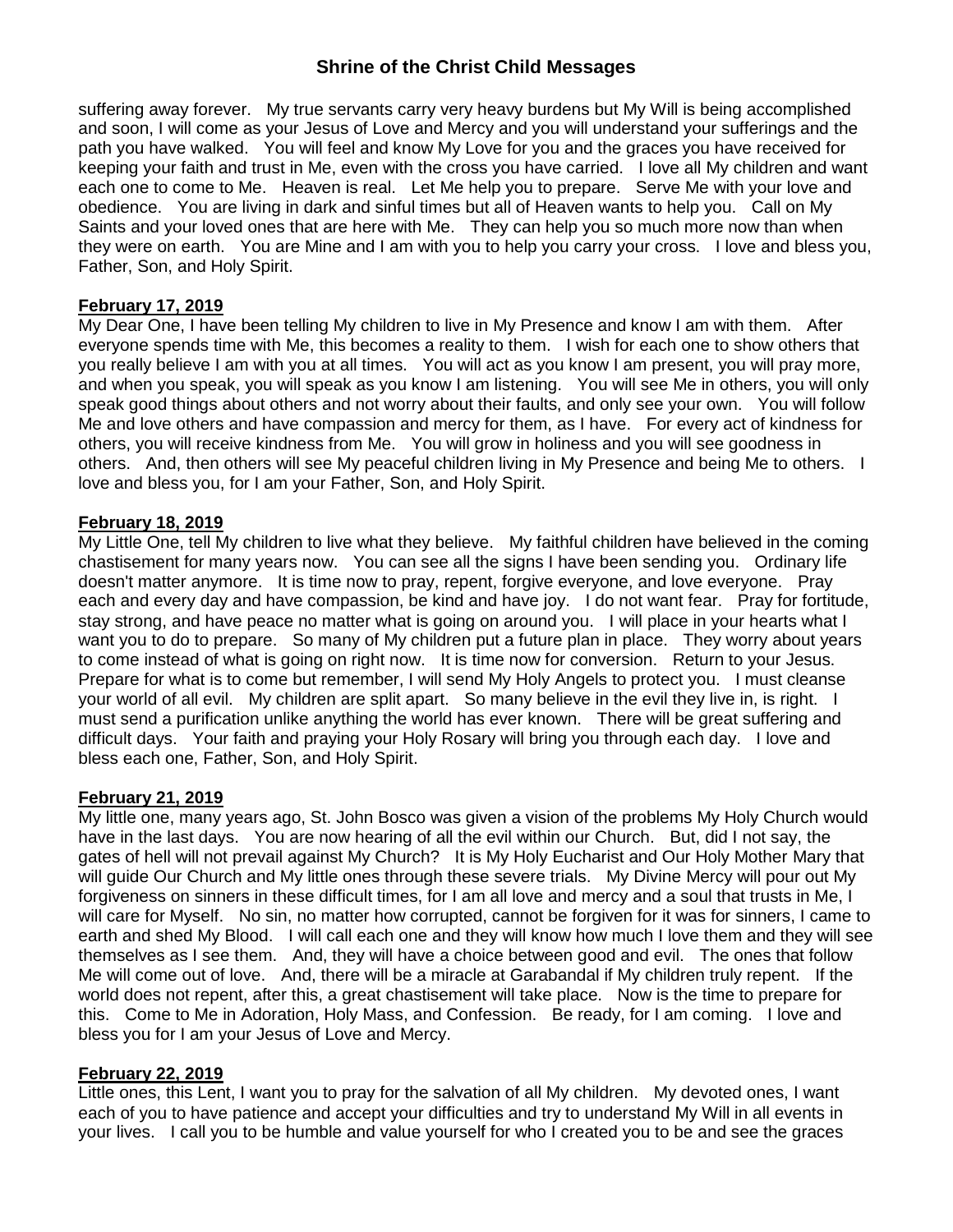and blessings I have given you in your life. In the days ahead, will you be willing to assist anyone I send to you in need? Practice compassion for others, never judging or condemning anyone. You will see much going on around you now; one disaster after another. Call on My Holy Saints to help you and never be afraid, for I have surrounded you with My Holy Angels. You are now living in a time as never before. Read your Holy Bible and open your eyes to what is going on around you. You know the evil that you live in now. Rise above it and know satan's time is almost over. Pray and trust and know I am always with you. I love and bless you, Father, Son, and Holy Spirit.

#### **February 23, 2019**

My child, do you remember as a small child, you never worried about anything. If your mother or father told you something, you believed it. You felt loved and protected. Tell all My children to follow Me and be as a small child. Give all to Me and know I am in charge of everything. You are to trust Me and know I am your Savior. I will always do what is best for each one. Everything on earth belongs to Me and each one of you belong to Me. Bring Me all your troubles and leave them with Me. I will not forsake you or give you more than you can carry. I hear your prayers. Come to Me and let Me fill you with My peace. I was crucified for you so all your sins will be forgiven. All I want is for you to come to Me and let Me guide you and lead you on the right path. My love for you is far greater than you can imagine. Be Me to others and love them as I do. Look forward to My Second Coming and know you were created to be with Me in My Kingdom forever. I love and bless you, for I am your Father, Son, and Holy Spirit.

#### **February 24, 2019**

My little one, tell My children to pray for your President. I am the one who brought President Trump to be your leader but your country is split in two between the ones who are liberal and the ones who are conservative. He is trying to lead your country in the right direction but he is always being condemned for everything he does. Your President needs prayer for he is about to attend a summit with Kim Jong Un from North Korea and he is dealing with evil and will not be told the truth. You will see many countries going against America and Israel. Many countries now have nuclear weapons and many more are being made each day. Russia and China have major plans to be more powerful than America. Many countries hate Israel and want to destroy it. Your President stands up for Israel and now your country is also hated by all the ones who hate Israel. Your President's life is in great danger. Pray for him. Many in America also hate him because he tells the truth and they do not want to hear the truth or live by the truth. Many live in sin and believe what they do is right, for many make up their own laws and do not live by My laws. I love and bless you, for I am your Father, Son, and Holy Spirit.

#### **February 25, 2019**

My dear ones, you are now living in a time of great trials that are truly devastating, for it is the times predicted in the Book of Revelations. At times, some of My children feel as if I have forsaken them. It is so hard when you pray for something and your answer is not what you wanted. Your cross is what saves you for your cross is the plan of God your Father, for your salvation. When someone comes home to Me, it is so hard on the loved ones left behind. Many times they cry out, 'Why God, why didn't you listen to my prayers'? When I was on My Cross, I cried out, "My God, My God, why have you forsaken Me"? But, My Cross was salvation for all of God's children. My Mother stood by My Cross for she knew this was God's Will. She suffered and did not say a word because she knew My Cross was a sign of unconditional love for all. By her cross, she became Mother to all of God's children and loves each one. The loss of someone so precious to you is a deep hurt. Life, My children is all about love. The cross you carry is your path to Heaven. Remember, the world is not your home. I prepared a place for each one. Do not grieve over the ones I called home for they are a special gift that I only loaned to you and they are so happy with Me. But one day very soon, now, all My children will be with Me and I will wipe away every tear for, that day is what you have been waiting for. So, carry your cross a little longer and know I am with you and soon, you will put it down forever and your loved ones who are with Me now are waiting for you and praying for you. Talk to them. They hear you and because of the love you share, they are always with you. Do not despair for life is eternal and you will always be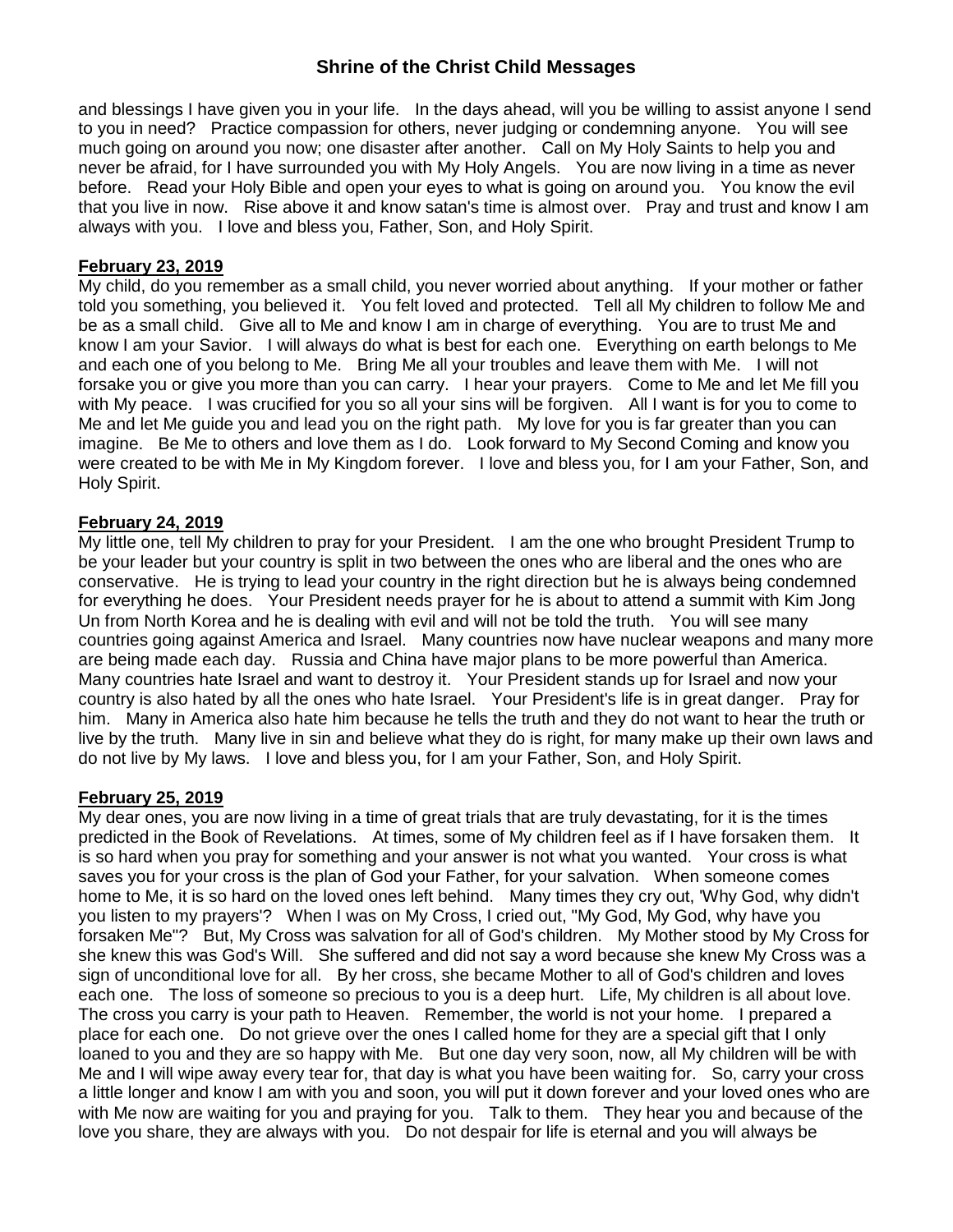together again forevermore. Your life on earth is so short and goes by so fast. But, My children, you are living for Eternal Life, for I love each one and call each one to come to Me, repent of your sins and look forward to all I have waiting for each one; not the devastating times you are living in, but a New Heaven and Earth full of love, peace, and joy united with all the special ones I placed in your life for you will have one another forever. I love and bless you, your Father, Son, and Holy Spirit.

### **February 26, 2019**

Little one, each day, My children must learn to trust Me in all things. There is so much sin now in the time of evil you are living in but I tell you this time of sin will end. You must be ready, for I am in control of everything and I am about to drop My Hand on a sinful world that makes up an excuse for every sin that is committed. Open your eyes, for I am your Father, your Savior and I am coming again to show your sinful world who has the power, who holds the truth, for I am the Way, the Truth, and the Light. Your time of tribulation is upon you. Do you see the weather around you? Do you see the evil? The internet and television are the tools of satan. Your world accepts all this evil because it lives in it each day. Your world is full of materialism, not love. A child is no longer a gift from Me to fill your life with love and peace. Many now, see a beautiful little one as a burden that costs money and then, where is that new car, or house, or trip they want to go on. If it is not convenient, just abort it, for life does not matter. There is one word for abortion and that word is murder, plain and simple. Now is the time, My children, look deep within yourself, die to yourself, run to Confession and rid yourself of sin. Replace greed, jealousy, and envy with love and understanding. Do not judge anyone but yourself. Make yourself ready to meet your God, for I must reclaim My world. The ones who have passed laws, so sin is just fine, will see what they have done. Each one will see the evil they have committed against one another. I have given all My children free will. All know My Commandments. Do not justify your sins as truth. Trust Me and follow Me. The time has come for all sins to come out of the darkness, wash your souls clean with a confession from your hearts and all will be forgiven. Prepare, for your God is about to cleanse your world of its evil ways. I love and bless you, for I am your Father, Son, and Holy Spirit.

#### **February 27, 2019**

My child, each day now, you witness distress and devastation. You see storms and floods and fires. Yet, why are so few asking for help from God, their Father? Why are so many not coming to Church or praying? I am a God of Love. I am trying so hard to show My children how precious life is and how fast it can change because of sin. Man must learn I am the Creator. I am your God and I can do anything. Pray now, My children, and repent for the time draws near. I will show My power. Prepare for the days of justice, for your sins are now greater in your world than ever before on earth. Man thinks he is God and has the right to do what he wants, no matter how evil. I am coming and all will know who is in charge. I am not a dead God. I am a God of power and I will show the world the truth. All will know My Divine Will and then they can either come to Me and do My Will or turn against Me and not have My gift of Eternal Life with Me. Seek Me. Repent now. This is the time of Tribulation I have warned you about. Come to Me, ask forgiveness, and let Me protect you from the evil around you. Trust in Me and know I am with you and I love you, for I am calling all My children back to Me. I love and bless you for I am your Father, Son, and Holy Spirit.

#### **February 28, 2019**

My child, I asked you what times in your life have you been the happiest and you told Me when your children and grandchildren and great grandchildren were in your arms and you could rock them gently and watch them fall asleep. You could sing to them a lullaby and hold them close and protect them and love them with all your heart, never wanting to let them go. And when you hold them close to your heart, your entire being is at peace. This is what I want to do; hold and protect and love My children, to turn them away from sin, and to bring each one in union with Me. I want all My children to have peace and know how much I love each one. I do not want My children to fear anything, not even death. Why would death frighten My children who are merely coming home to have eternity with Me? Do not worry, I have asked you all to live in My Presence. Do you see the changes when you know and believe I am